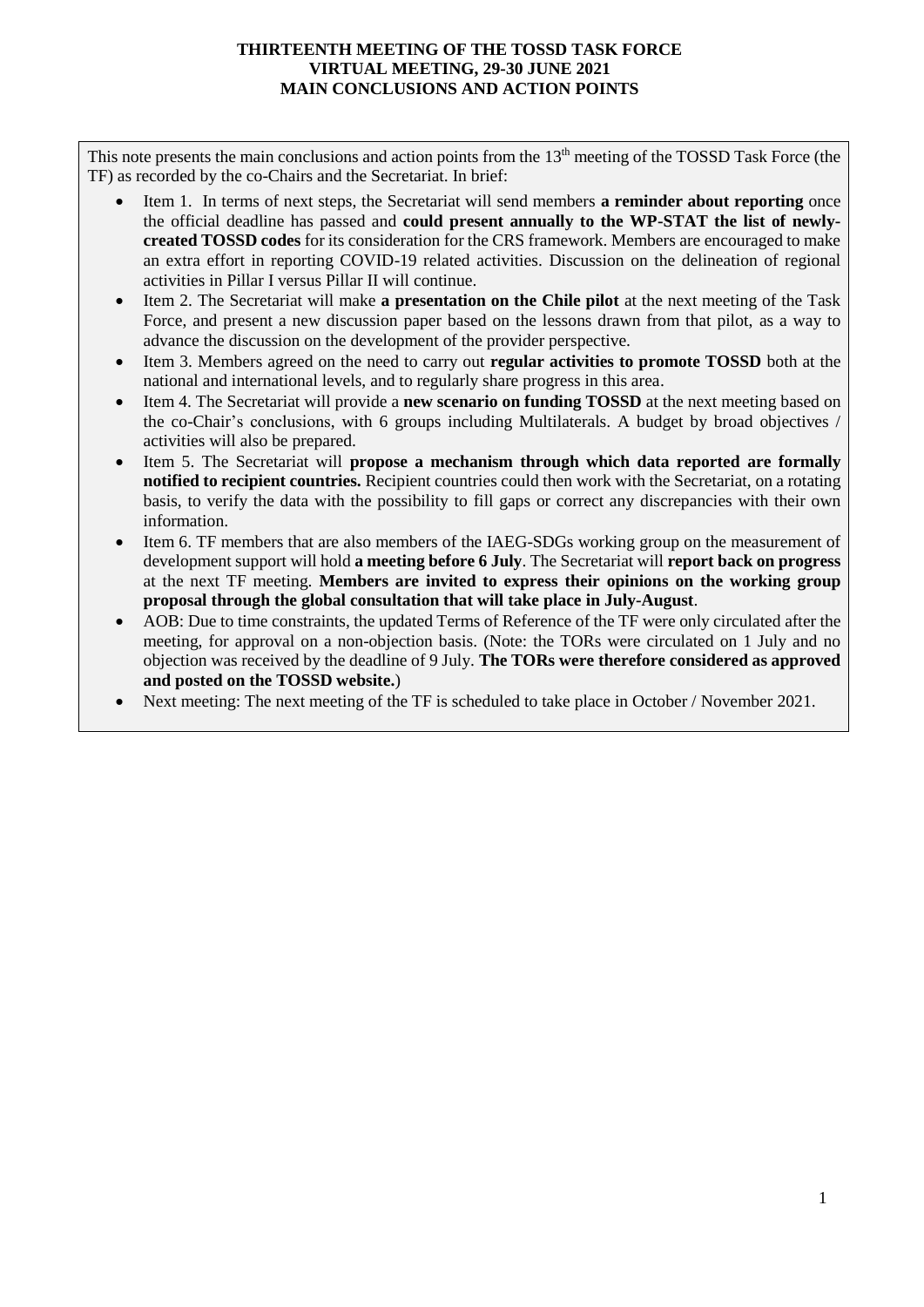|         | <b>Introduction and welcome</b>                                                                                                                                                                                                                                                                                                                                                                                                                                                                                                                                                                                                                                                                                                                                                                                                                                                                                                                                                                                                                                                                                                                                                                                                                              |
|---------|--------------------------------------------------------------------------------------------------------------------------------------------------------------------------------------------------------------------------------------------------------------------------------------------------------------------------------------------------------------------------------------------------------------------------------------------------------------------------------------------------------------------------------------------------------------------------------------------------------------------------------------------------------------------------------------------------------------------------------------------------------------------------------------------------------------------------------------------------------------------------------------------------------------------------------------------------------------------------------------------------------------------------------------------------------------------------------------------------------------------------------------------------------------------------------------------------------------------------------------------------------------|
|         | The co-Chairs welcomed Mexico as a new observer to the Task Force. Later in the meeting, Mexico<br>thanked the co-Chairs and the Task Force and expressed its pleasure to re-join the group after a long<br>period of absence (Mexico had been a founding member of the Task Force back in 2017). Co-Chairs<br>also welcomed other participants and thanked them for their attendance.                                                                                                                                                                                                                                                                                                                                                                                                                                                                                                                                                                                                                                                                                                                                                                                                                                                                       |
| Item 1. | Update on data collection and capacity building seminar on TOSSD reporting                                                                                                                                                                                                                                                                                                                                                                                                                                                                                                                                                                                                                                                                                                                                                                                                                                                                                                                                                                                                                                                                                                                                                                                   |
|         | The Secretariat made a presentation on TOSSD reporting, which included an update on the 2021 data<br>collection exercise with a focus on a number of specific topics and issues noted in last year's<br>reporting on 2019 data.                                                                                                                                                                                                                                                                                                                                                                                                                                                                                                                                                                                                                                                                                                                                                                                                                                                                                                                                                                                                                              |
|         | Update on the 2021 reporting                                                                                                                                                                                                                                                                                                                                                                                                                                                                                                                                                                                                                                                                                                                                                                                                                                                                                                                                                                                                                                                                                                                                                                                                                                 |
|         | Several members informed the Task Force that they were expecting to meet the reporting deadline.<br>A number of members highlighted substantial improvements in their reporting coverage (new<br>government entities) and quality (better reporting on the SDG focus). Some emphasised the time<br>needed to socialise TOSSD with their administration and that this is still work in progress. One<br>member informed the group that its official report on South-South Co-operation will be the basis for<br>its TOSSD reporting but that it was not sure the report would be ready for this year's reporting round.<br>One member informed the Secretariat that it is expecting some delays in its reporting. The Secretariat<br>informed members that it would be able to accommodate reporters who would need more time to<br>submit their data and that it would send a reminder once the official deadline has passed.                                                                                                                                                                                                                                                                                                                                |
|         | Focus on specific topics                                                                                                                                                                                                                                                                                                                                                                                                                                                                                                                                                                                                                                                                                                                                                                                                                                                                                                                                                                                                                                                                                                                                                                                                                                     |
|         | Delineation between pillar I and pillar II: One member commented that all regional cross-border<br>flows should be in pillar I and questioned the classification in pillar II of cross-border peace<br>operations and capacity-building to regional institutions.                                                                                                                                                                                                                                                                                                                                                                                                                                                                                                                                                                                                                                                                                                                                                                                                                                                                                                                                                                                            |
|         | COVID-19 tracking: Most members will be able to identify COVID-19 activities though the new<br>sector code under health and/or the keyword. One member informed the group that it is planning to<br>report its contribution to the COVAX Facility and asked whether other members consider this<br>eligible and are planning to report it. Some members raised questions on the definition of the<br>COVID-19 keyword. One member stressed that "repurposed activities", i.e. those that have been<br>redesigned to address COVID-19, can significantly contribute to COVID-19 response even if their<br>primary objective was not related to that initially. Another member noted that a large part, but not<br>all, of its CRS data could be marked with COVID-19 and that manual marking may need to be done<br>for the additional pillar II activities. The Secretariat clarified that "primarily aimed at COVID-19"<br>means an activity "would not have occurred without COVID-19" and that the keyword would lose<br>much of its meaning and usefulness if it was used on all activities. One member responded that we<br>would need to continue discussing the actual meaning and operationalisation of the expression<br>"would not have occurred". |
|         | The Secretariat encouraged Task Force members to make extra efforts in reporting COVID-19<br>activities, in particular in pillar II.                                                                                                                                                                                                                                                                                                                                                                                                                                                                                                                                                                                                                                                                                                                                                                                                                                                                                                                                                                                                                                                                                                                         |
|         | Reporting issues in 2019 data                                                                                                                                                                                                                                                                                                                                                                                                                                                                                                                                                                                                                                                                                                                                                                                                                                                                                                                                                                                                                                                                                                                                                                                                                                |
|         | The Secretariat flagged a number of issues identified in last year's reporting round, including<br>confidentiality issues and the divergence between the CRS and TOSSD classifications that creates<br>conflicting instructions for members that report in both systems. It suggested that the Task Force<br>could present annually to the WP-STAT the list of new codes that have been created. The list could<br>be considered and possibly approved by the WP-STAT to ensure that the same activities are reported<br>with the same codes in the two frameworks. The EU representative, who is also the WP-STAT Chair,<br>supported this idea.                                                                                                                                                                                                                                                                                                                                                                                                                                                                                                                                                                                                            |
|         | As regards the topic of confidentiality, two main issues were touched upon during the meeting: MDB<br>disbursements and private mobilisation.                                                                                                                                                                                                                                                                                                                                                                                                                                                                                                                                                                                                                                                                                                                                                                                                                                                                                                                                                                                                                                                                                                                |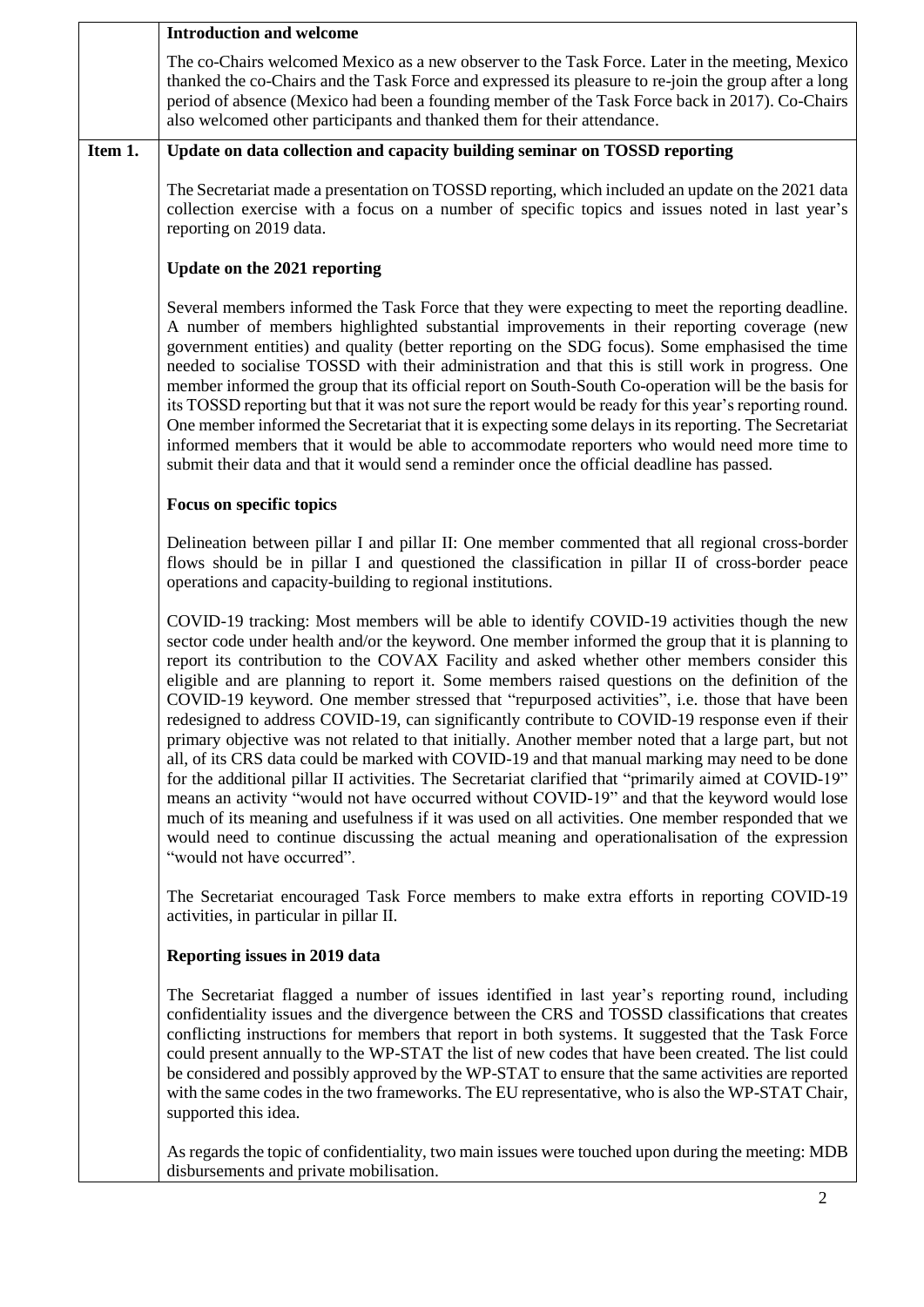|         | As regards the former, some MDBs explain that they are able to report quality data on<br>$\bullet$<br>commitments only, as their disbursement (and reflow) data are subject to confidentiality<br>constraints. Noting that TOSSD is a disbursement-based measure, future efforts in the TF<br>could focus on ways to help the MDBs enhance transparency in this area.<br>Concerning the latter, the OECD - MDB Working Group on Mobilisation recently agreed<br>$\bullet$<br>on the principles for disclosing data on private finance mobilised. To address the expressed<br>confidentiality constraints, published data could be shown in various ways but not combining<br>the provider and recipient dimensions. Upon agreement by the MDBs, such disclosure rules<br>could be replicated in the context of the TOSSD online tool. This would greatly improve the<br>current situation where the MDB mobilisation data are only shown as one unallocated<br>aggregate.<br>The Secretariat will send members a reminder about reporting once the official deadline has<br>passed. It could present annually to the WP-STAT the list of newly-created TOSSD codes for<br>its consideration for the CRS framework. Discussions will continue on COVID-19 related<br>activities, on which members are encouraged to make an extra effort in reporting, as well as<br>on the delineation of Pillar I versus Pillar II in relation to regional activities. |
|---------|---------------------------------------------------------------------------------------------------------------------------------------------------------------------------------------------------------------------------------------------------------------------------------------------------------------------------------------------------------------------------------------------------------------------------------------------------------------------------------------------------------------------------------------------------------------------------------------------------------------------------------------------------------------------------------------------------------------------------------------------------------------------------------------------------------------------------------------------------------------------------------------------------------------------------------------------------------------------------------------------------------------------------------------------------------------------------------------------------------------------------------------------------------------------------------------------------------------------------------------------------------------------------------------------------------------------------------------------------------------------------------------------------------------------------------------------------------|
| Item 2. | <b>Provider perspective</b>                                                                                                                                                                                                                                                                                                                                                                                                                                                                                                                                                                                                                                                                                                                                                                                                                                                                                                                                                                                                                                                                                                                                                                                                                                                                                                                                                                                                                             |
|         | The Secretariat presented the background paper for this session.                                                                                                                                                                                                                                                                                                                                                                                                                                                                                                                                                                                                                                                                                                                                                                                                                                                                                                                                                                                                                                                                                                                                                                                                                                                                                                                                                                                        |
|         | Many Task Force members stressed that TOSSD was a recipient-focused measure and that this<br>perspective should be preserved.                                                                                                                                                                                                                                                                                                                                                                                                                                                                                                                                                                                                                                                                                                                                                                                                                                                                                                                                                                                                                                                                                                                                                                                                                                                                                                                           |
|         | There was support for the development of a provider perspective by several members, for the<br>following reasons:                                                                                                                                                                                                                                                                                                                                                                                                                                                                                                                                                                                                                                                                                                                                                                                                                                                                                                                                                                                                                                                                                                                                                                                                                                                                                                                                       |
|         | It is already mentioned in paragraph 6 of the Reporting Instructions.                                                                                                                                                                                                                                                                                                                                                                                                                                                                                                                                                                                                                                                                                                                                                                                                                                                                                                                                                                                                                                                                                                                                                                                                                                                                                                                                                                                   |
|         | There is a necessity to have a statistical methodology to allow for comparable figures across<br>providers.                                                                                                                                                                                                                                                                                                                                                                                                                                                                                                                                                                                                                                                                                                                                                                                                                                                                                                                                                                                                                                                                                                                                                                                                                                                                                                                                             |
|         | There is no measure of support by SSC providers and TOSSD can prove useful in this<br>respect.                                                                                                                                                                                                                                                                                                                                                                                                                                                                                                                                                                                                                                                                                                                                                                                                                                                                                                                                                                                                                                                                                                                                                                                                                                                                                                                                                          |
|         | Providers will be able to communicate on their pillar II activities, which is not possible today.                                                                                                                                                                                                                                                                                                                                                                                                                                                                                                                                                                                                                                                                                                                                                                                                                                                                                                                                                                                                                                                                                                                                                                                                                                                                                                                                                       |
|         | One observer indicated that it did not favour the development of a provider perspective and one<br>member indicated that the group should rather focus on the recipient perspective for now and reopen<br>the discussion later. The arguments that were brought up were:                                                                                                                                                                                                                                                                                                                                                                                                                                                                                                                                                                                                                                                                                                                                                                                                                                                                                                                                                                                                                                                                                                                                                                                |
|         | The risk of undermining the TOSSD measure as a whole (as it could then be perceived as a<br>donor-led measure) and the difficulty to communicate on provider figures as opposed to a<br>TOSSD figure focused on recipients.                                                                                                                                                                                                                                                                                                                                                                                                                                                                                                                                                                                                                                                                                                                                                                                                                                                                                                                                                                                                                                                                                                                                                                                                                             |
|         | The risk of undermining ODA as a measure of donor effort.<br>The development of this perspective at this point in time may not be well perceived by the<br>UN.                                                                                                                                                                                                                                                                                                                                                                                                                                                                                                                                                                                                                                                                                                                                                                                                                                                                                                                                                                                                                                                                                                                                                                                                                                                                                          |
|         | It was also highlighted that the information on providers' contributions was already available in the<br>tossd.online when downloading all data. One member commented that this was indeed the case but<br>that there is a need to ensure that the provider perspective is constructed in a consistent way.                                                                                                                                                                                                                                                                                                                                                                                                                                                                                                                                                                                                                                                                                                                                                                                                                                                                                                                                                                                                                                                                                                                                             |
|         | One member expressed explicit support for the principles highlighted in the paper.                                                                                                                                                                                                                                                                                                                                                                                                                                                                                                                                                                                                                                                                                                                                                                                                                                                                                                                                                                                                                                                                                                                                                                                                                                                                                                                                                                      |
|         | Other salient elements of the discussion were as follows:<br>One member suggested consulting with multilateral institutions and paying attention to the<br>issue of double counting when developing the provider perspective.<br>One member suggested aggregating figures for OECD member countries and disaggregated<br>$\overline{\phantom{0}}$<br>figures for other providers.<br>One member advocated for having a provider perspective also for multilateral institutions so<br>that their contributions are not diluted. Further discussion should be carried out on this point.                                                                                                                                                                                                                                                                                                                                                                                                                                                                                                                                                                                                                                                                                                                                                                                                                                                                  |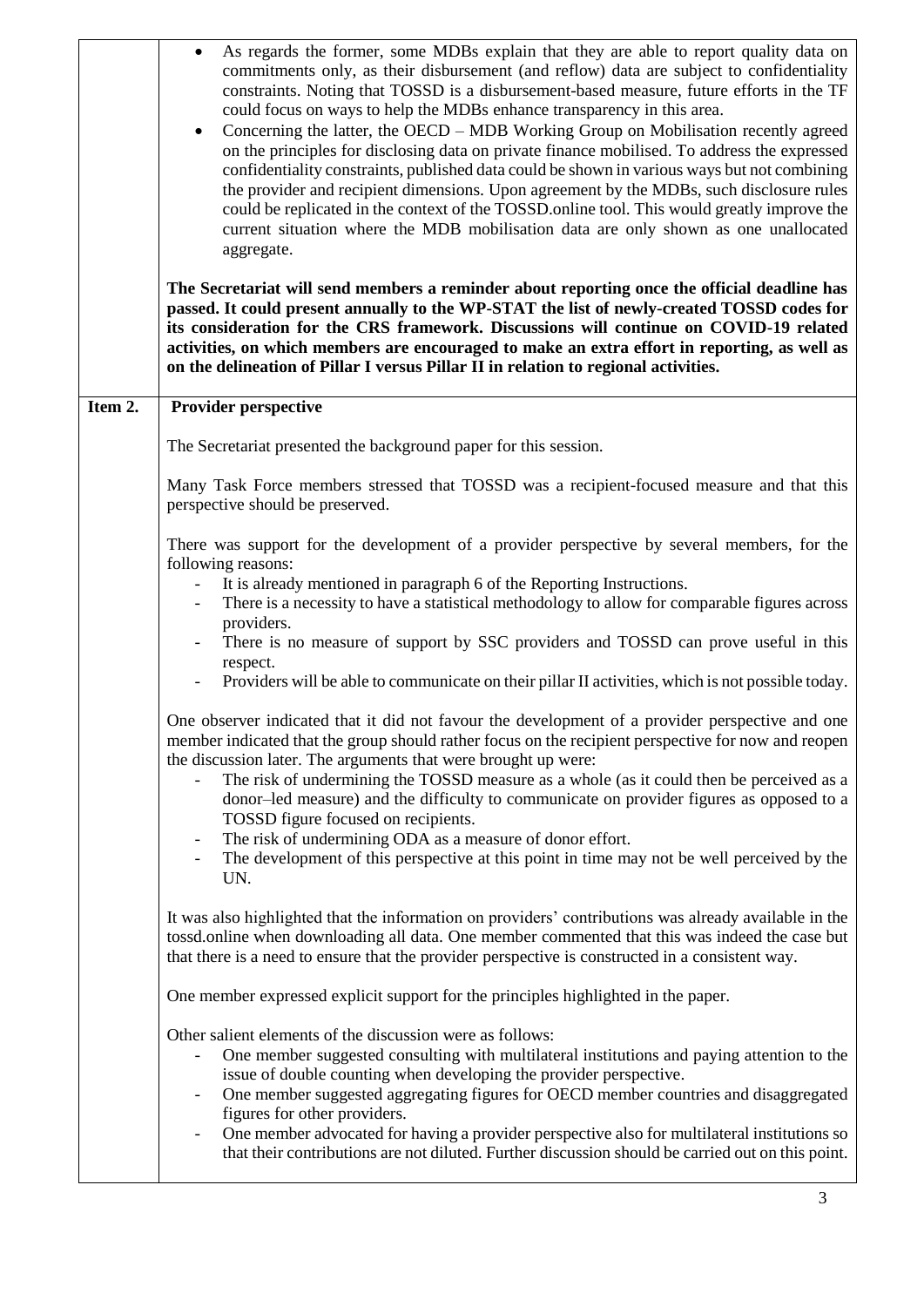|         | Only one provider expressed an opinion on the options put forward in the paper, favouring<br>option 1 (i.e. a provider perspective measured by inflows to multilateral institutions) as it<br>was deemed easier to implement while option 2 (i.e. attributing multilateral outflows back<br>to provider countries) was considered interesting but with many elements to define on how<br>to do it.<br>One member suggested that another name be found for the TOSSD figure from a provider<br>perspective.<br>In his wrap-up, the co-Chair from South Africa highlighted the following points:<br>A position has already been taken on the development of a provider perspective (through the<br>$\bullet$<br>paragraph 6 of the Reporting Instructions).<br>There is a need to balance out the complementarity and the competition that this new<br>$\bullet$<br>perspective would generate.<br>The Chile Pilot should help to advance the discussion.<br>$\bullet$<br>The Secretariat will make a presentation on the highlights of the Chile pilot at the next meeting<br>of the Task Force and provide a new discussion paper based on lessons drawn from it to<br>advance the discussion on the development of the provider perspective. |
|---------|-----------------------------------------------------------------------------------------------------------------------------------------------------------------------------------------------------------------------------------------------------------------------------------------------------------------------------------------------------------------------------------------------------------------------------------------------------------------------------------------------------------------------------------------------------------------------------------------------------------------------------------------------------------------------------------------------------------------------------------------------------------------------------------------------------------------------------------------------------------------------------------------------------------------------------------------------------------------------------------------------------------------------------------------------------------------------------------------------------------------------------------------------------------------------------------------------------------------------------------------------|
| Item 3. | Implementation of the TOSSD promotion strategy and TOSSD data in 2021                                                                                                                                                                                                                                                                                                                                                                                                                                                                                                                                                                                                                                                                                                                                                                                                                                                                                                                                                                                                                                                                                                                                                                         |
|         | The Secretariat presented a summary of the networking and communication actions implemented in<br>the first semester of 2021, updating members on the strategy and roadmap decided upon in the<br>previous meeting. The Secretariat invited members to update the TF on the actions they have taken,<br>and the ones they intend to take, to communicate on TOSSD and TOSSD data in the course of 2021.                                                                                                                                                                                                                                                                                                                                                                                                                                                                                                                                                                                                                                                                                                                                                                                                                                       |
|         | Several TF members intervened, highlighting the importance of continued efforts in promoting and<br>communicating about TOSSD:                                                                                                                                                                                                                                                                                                                                                                                                                                                                                                                                                                                                                                                                                                                                                                                                                                                                                                                                                                                                                                                                                                                |
|         | All mentioned the growing interest in TOSSD, perceived both at the national and<br>$\bullet$<br>international level.                                                                                                                                                                                                                                                                                                                                                                                                                                                                                                                                                                                                                                                                                                                                                                                                                                                                                                                                                                                                                                                                                                                          |
|         | Three members flagged their efforts to get TOSSD mentioned in top international fora<br>$\bullet$<br>(G7/G20/FFD) and the importance in continuing such efforts, to give visibility and high-<br>level international recognition to the framework.                                                                                                                                                                                                                                                                                                                                                                                                                                                                                                                                                                                                                                                                                                                                                                                                                                                                                                                                                                                            |
|         | Two members mentioned their efforts in promoting TOSSD within the IAEG-SDGs working<br>group, which is particularly crucial as the discussions of the group are coming to a close.<br>Two members mentioned their efforts to collect data from various agencies and ministries,<br>٠<br>in particular for Pillar II, and to popularise TOSSD data and the TOSSD website for internal                                                                                                                                                                                                                                                                                                                                                                                                                                                                                                                                                                                                                                                                                                                                                                                                                                                          |
|         | use.<br>One member indicated that it had started carrying out studies that will make use of TOSSD<br>$\bullet$<br>data and that these will be disseminated in due course.                                                                                                                                                                                                                                                                                                                                                                                                                                                                                                                                                                                                                                                                                                                                                                                                                                                                                                                                                                                                                                                                     |
|         | One member proposed that existing reporters share their experience and challenges with new<br>$\bullet$<br>potential reporters.                                                                                                                                                                                                                                                                                                                                                                                                                                                                                                                                                                                                                                                                                                                                                                                                                                                                                                                                                                                                                                                                                                               |
|         | One member mentioned the importance to use also social media to promote TOSSD. The<br>$\bullet$<br>Secretariat noted that this part of the networking and communication strategy had not yet<br>been implemented due to resource constraints, but confirmed its intention to work on this<br>aspect in the future.                                                                                                                                                                                                                                                                                                                                                                                                                                                                                                                                                                                                                                                                                                                                                                                                                                                                                                                            |
|         | Members agreed on the need to carry out regular activities to promote TOSSD both nationally<br>and internationally including at political level, and to regularly share progress in this area.                                                                                                                                                                                                                                                                                                                                                                                                                                                                                                                                                                                                                                                                                                                                                                                                                                                                                                                                                                                                                                                |
| Item 4. | Update on the financing of TOSSD and the Task Force                                                                                                                                                                                                                                                                                                                                                                                                                                                                                                                                                                                                                                                                                                                                                                                                                                                                                                                                                                                                                                                                                                                                                                                           |
|         | The Secretariat presented the findings of the bilateral calls carried out with about one-third of the<br>Task Force on this topic. The main highlights of the discussions were as follows:<br>One member recommended to frame the issue of TOSSD financing as "the financing of a<br>custodian agency" for which there are clear costs attached.                                                                                                                                                                                                                                                                                                                                                                                                                                                                                                                                                                                                                                                                                                                                                                                                                                                                                              |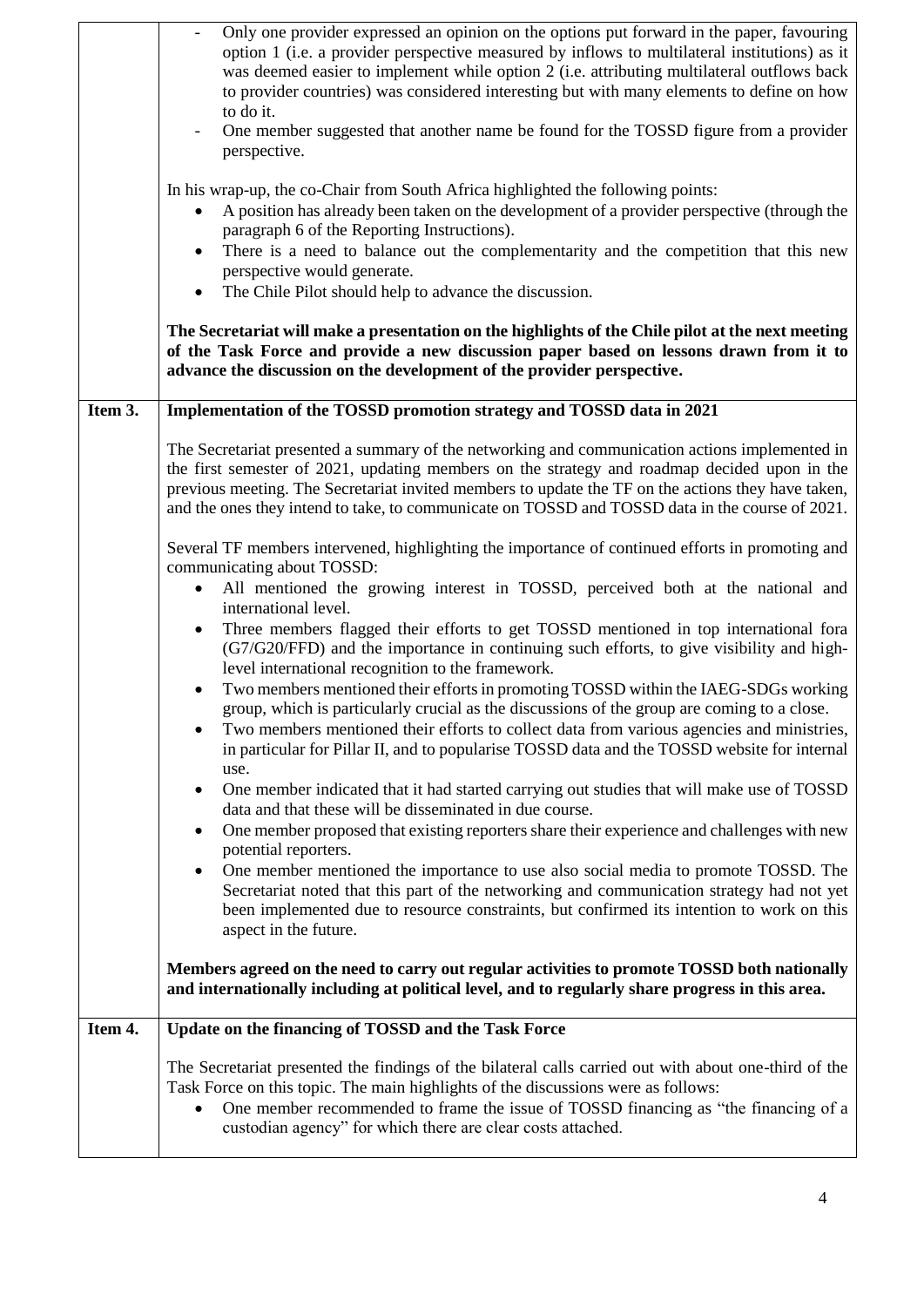|         | Several members, through the bilateral calls or in the meeting, expressed a preference for<br>$\bullet$                                                                                                                                                                                                                                                                                                                                                                                                                                                                                                                                                                                                                                                                                                                                                                                                                                                                                                                                                                                                                                                                                                                                                                                                                                                                                        |
|---------|------------------------------------------------------------------------------------------------------------------------------------------------------------------------------------------------------------------------------------------------------------------------------------------------------------------------------------------------------------------------------------------------------------------------------------------------------------------------------------------------------------------------------------------------------------------------------------------------------------------------------------------------------------------------------------------------------------------------------------------------------------------------------------------------------------------------------------------------------------------------------------------------------------------------------------------------------------------------------------------------------------------------------------------------------------------------------------------------------------------------------------------------------------------------------------------------------------------------------------------------------------------------------------------------------------------------------------------------------------------------------------------------|
|         | funding scenario 2 (i.e. with fixed but differentiated contributions by type of stakeholder).<br>There was also some support for a scenario with fixed but differentiated contributions by                                                                                                                                                                                                                                                                                                                                                                                                                                                                                                                                                                                                                                                                                                                                                                                                                                                                                                                                                                                                                                                                                                                                                                                                     |
|         | income groups.<br>Several members expressed that in-kind contributions should be taken into account as actual<br>$\bullet$                                                                                                                                                                                                                                                                                                                                                                                                                                                                                                                                                                                                                                                                                                                                                                                                                                                                                                                                                                                                                                                                                                                                                                                                                                                                     |
|         | contributions.                                                                                                                                                                                                                                                                                                                                                                                                                                                                                                                                                                                                                                                                                                                                                                                                                                                                                                                                                                                                                                                                                                                                                                                                                                                                                                                                                                                 |
|         | One member indicated that, even if this is challenging at the moment given the current<br>$\bullet$<br>governance structure, there is a need to put an incentive system in place to ensure everybody<br>contributes to the initiative. Another member indicated the TF should ensure that the funding<br>issue does not deter new members from joining the TF.<br>A bilateral call with one member had highlighted the possibility of multilateral organisations<br>$\bullet$<br>paying their contribution through their administrative budget. It can be considered that the<br>TOSSD Task Force Secretariat provides a service to the organisation by collecting,<br>processing, assuring data quality, publishing and promoting TOSSD data.<br>One member mentioned that the issue of financing is also linked to the governance and in<br>$\bullet$<br>that regard, a separate entity such as the Multilateral Organisations Performance<br>Assessment Network (MOPAN) can be a model.<br>One member advocated for having core work being funded in a stable manner through core<br>$\bullet$<br>resources. The budget should be available to the Task Force by type of activity.<br>Several members indicated they would come back to the Secretariat with their contribution<br>$\bullet$<br>modality as they were not able to provide this modality in the bilateral call or during the |
|         | Task Force meeting.                                                                                                                                                                                                                                                                                                                                                                                                                                                                                                                                                                                                                                                                                                                                                                                                                                                                                                                                                                                                                                                                                                                                                                                                                                                                                                                                                                            |
|         | In his wrap-up, the co-chair from the EU highlighted that there is some urgency in providing adequate<br>resources to the Task Force Secretariat to carry out its work and recommended presenting at the next<br>meeting a new scenario with fixed contributions in six categories: 1/ Major OECD providers (with<br>contributions around 200K $\epsilon$ ); 2/ Other OECD providers (contributions to be determined); 3/ Major<br>SSC providers (with contributions around 77.5KE as in Scenario 2); 4/ Other SSC providers<br>(contributions to be determined); 5/ Multilateral institutions (contributions around 50K $\epsilon$ ); 6/<br>Recipients (contributions and modality to be determined). For DAC members, the contributions<br>would take place outside of the DAC PWB. He also highlighted the importance of setting up an<br>incentive system for contributions while not creating obstacles for new members and observers.<br>The Secretariat will provide a new scenario at the next meeting based on the co-chair's                                                                                                                                                                                                                                                                                                                                                         |
|         | conclusions. A budget by broad objectives / activities will also be prepared.                                                                                                                                                                                                                                                                                                                                                                                                                                                                                                                                                                                                                                                                                                                                                                                                                                                                                                                                                                                                                                                                                                                                                                                                                                                                                                                  |
| Item 5. | Investigating options for data verification by recipient countries                                                                                                                                                                                                                                                                                                                                                                                                                                                                                                                                                                                                                                                                                                                                                                                                                                                                                                                                                                                                                                                                                                                                                                                                                                                                                                                             |
|         | The Secretariat introduced a discussion on a possible verification mechanism for TOSSD data by<br>recipient countries. Prior to the meeting, the Secretariat had shared with TF members some questions<br>to stimulate the debate. Highlights from the discussion included:<br>All Task Force members that intervened showed a strong interest in the implementation of<br>a data verification mechanism, so that recipient countries can provide feedback on TOSSD<br>data.<br>Three countries signalled that they had indeed noticed discrepancies between the data in their<br>٠<br>country systems and development finance statistics published internationally. In some cases<br>they had tried to get in touch with provider countries to get the data corrected, with various<br>degrees of success.<br>One country mentioned the importance of a data verification mechanism in order to provide<br>٠<br>feedback on the sustainability of the activities carried out by providers. Another member<br>noted that the mechanism could be useful in particular to fine-tune the SDG target(s) of the<br>activities.                                                                                                                                                                                                                                                                      |
|         |                                                                                                                                                                                                                                                                                                                                                                                                                                                                                                                                                                                                                                                                                                                                                                                                                                                                                                                                                                                                                                                                                                                                                                                                                                                                                                                                                                                                |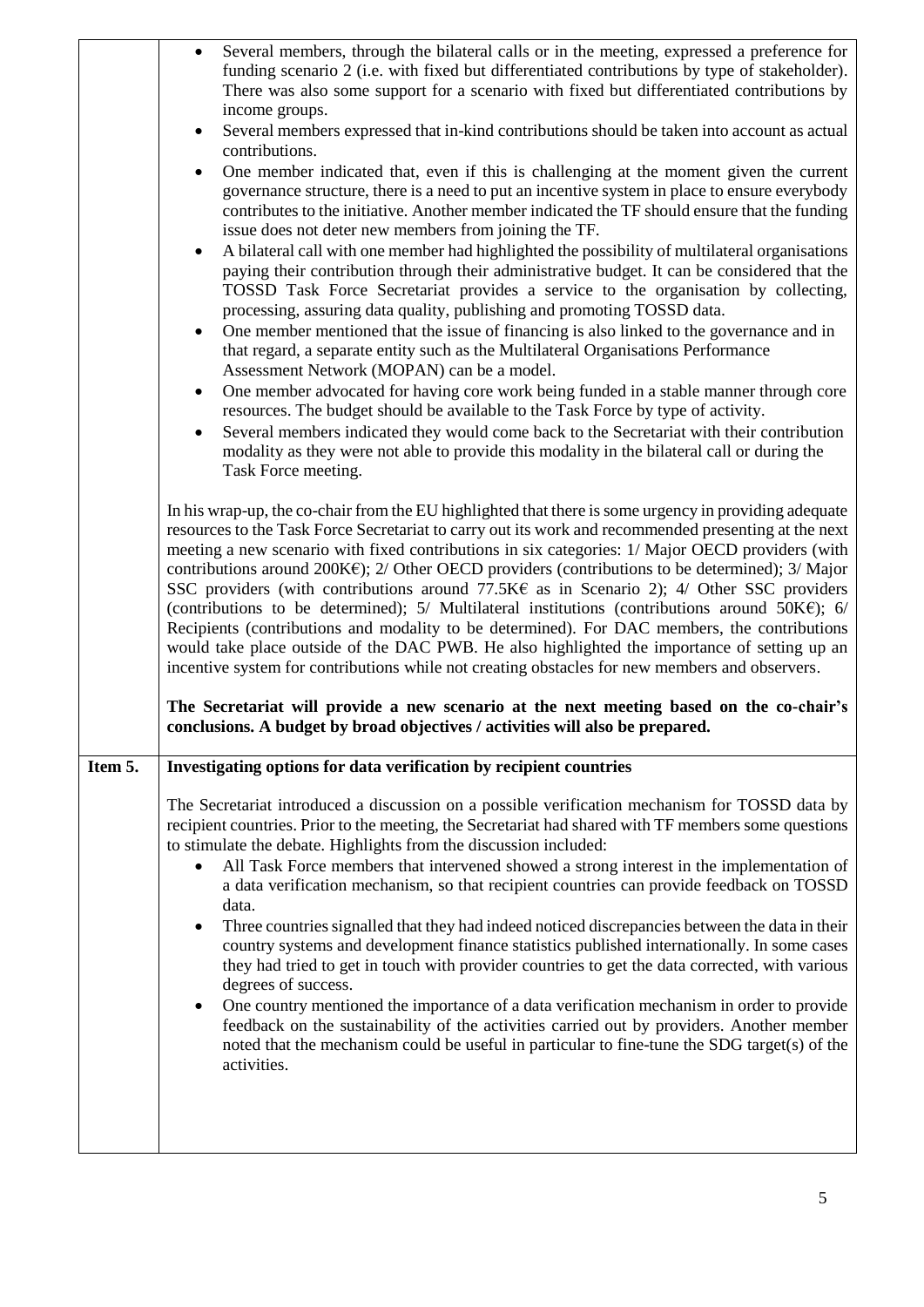|         | The Secretariat took note of the positive feedback by members on the possible data<br>$\bullet$<br>verification mechanism. Process-wise, while it would not be feasible to expect feedback on<br>all data every year prior to their publication, a subset of data could be analysed each year ex-<br>post. The Secretariat also suggested notifying the recipient countries when the data are<br>published. It was also noted that the verification mechanism would be an important data<br>quality feature, unique to TOSSD.<br>Two members asked about the Secretariat's role in managing and facilitating data<br>$\bullet$<br>verification, and especially if sufficient resources would be available. They also pointed out<br>that any data verification process would indeed need to be carried out ex-post not to delay<br>data publication.<br>In his wrap-up, the co-Chair concluded that there is a clear interest from recipient countries<br>$\bullet$<br>to be able to verify data and that this implies that recipient countries should indeed be notified<br>at the time of publishing TOSSD data. It should not be expected that all countries verify all<br>data every year, and that verification is not an approval criterion but should rather be<br>understood as an ex-post verification process. Once developed, this data verification<br>mechanism would certainly deserve a paragraph in the Reporting Instructions. |
|---------|-------------------------------------------------------------------------------------------------------------------------------------------------------------------------------------------------------------------------------------------------------------------------------------------------------------------------------------------------------------------------------------------------------------------------------------------------------------------------------------------------------------------------------------------------------------------------------------------------------------------------------------------------------------------------------------------------------------------------------------------------------------------------------------------------------------------------------------------------------------------------------------------------------------------------------------------------------------------------------------------------------------------------------------------------------------------------------------------------------------------------------------------------------------------------------------------------------------------------------------------------------------------------------------------------------------------------------------------------------------------------------------------------------------------------------------------------|
|         | The Secretariat will propose a mechanism through which data reported is formally notified to<br>recipient countries. Recipient countries could then verify data on a rotating basis, with the<br>possibility to fill gaps or correct any discrepancies with their own information.                                                                                                                                                                                                                                                                                                                                                                                                                                                                                                                                                                                                                                                                                                                                                                                                                                                                                                                                                                                                                                                                                                                                                              |
| Item 6. | Update on the IAEG-SDGs working group on measurement of development support                                                                                                                                                                                                                                                                                                                                                                                                                                                                                                                                                                                                                                                                                                                                                                                                                                                                                                                                                                                                                                                                                                                                                                                                                                                                                                                                                                     |
|         | The Secretariat presented an update on the progress made by the IAEG-SDGs working group (WG)<br>on measurement of development support.                                                                                                                                                                                                                                                                                                                                                                                                                                                                                                                                                                                                                                                                                                                                                                                                                                                                                                                                                                                                                                                                                                                                                                                                                                                                                                          |
|         | Several members expressed concerns about the proposal put forward in the WG. The most salient<br>points of concern were:                                                                                                                                                                                                                                                                                                                                                                                                                                                                                                                                                                                                                                                                                                                                                                                                                                                                                                                                                                                                                                                                                                                                                                                                                                                                                                                        |
|         | Instruments beyond loans and grants are excluded from the proposal.<br>٠<br>The new indicator would create a third measure beyond ODA and TOSSD or compete with<br>$\bullet$<br>TOSSD Pillar I, even though not all agreed on this point (subsets of ODA data are currently<br>used for other SDG indicators without jeopardizing the integrity of ODA).<br>A beneficiary country could challenge ODA, because if one activity is excluded from the<br>$\bullet$<br>indicator, then it will also be put in question in the ODA measure.<br>Activity-level reporting is not consistently pursued.<br>TOSSD should be clearly mentioned as a data source for this indicator.                                                                                                                                                                                                                                                                                                                                                                                                                                                                                                                                                                                                                                                                                                                                                                      |
|         | One member strongly objected to the criteria b. of the proposal <sup>1</sup> as it felt a single country cannot<br>decide unilaterally what should count as sustainable development.                                                                                                                                                                                                                                                                                                                                                                                                                                                                                                                                                                                                                                                                                                                                                                                                                                                                                                                                                                                                                                                                                                                                                                                                                                                            |
|         | One observer recommended that the TF be also open to make changes based on the UN proposal<br>while one member expressed the opposite view.                                                                                                                                                                                                                                                                                                                                                                                                                                                                                                                                                                                                                                                                                                                                                                                                                                                                                                                                                                                                                                                                                                                                                                                                                                                                                                     |
|         | One member flagged that it had sent a request to the UN Statistics Division to become an observer<br>to the working group and had got no response.                                                                                                                                                                                                                                                                                                                                                                                                                                                                                                                                                                                                                                                                                                                                                                                                                                                                                                                                                                                                                                                                                                                                                                                                                                                                                              |
|         | Many members and observers congratulated Mexico and Brazil for their work on the quantification<br>of South-South Co-operation (SSC) and welcomed their proposal as a major breakthrough. Once<br>finalised, it could be integrated in the TOSSD framework as foreseen in the Reporting Instructions<br>(see footnote 25).                                                                                                                                                                                                                                                                                                                                                                                                                                                                                                                                                                                                                                                                                                                                                                                                                                                                                                                                                                                                                                                                                                                      |
|         | One observer indicated that the TF should aim to have only one reporting framework in the long run<br>and through a UN-led process.                                                                                                                                                                                                                                                                                                                                                                                                                                                                                                                                                                                                                                                                                                                                                                                                                                                                                                                                                                                                                                                                                                                                                                                                                                                                                                             |

 1 "b. Flows where the recipient country, after discussion with the custodian agency and/or the reporting provider country, objects to their characterization as supporting its sustainable development".